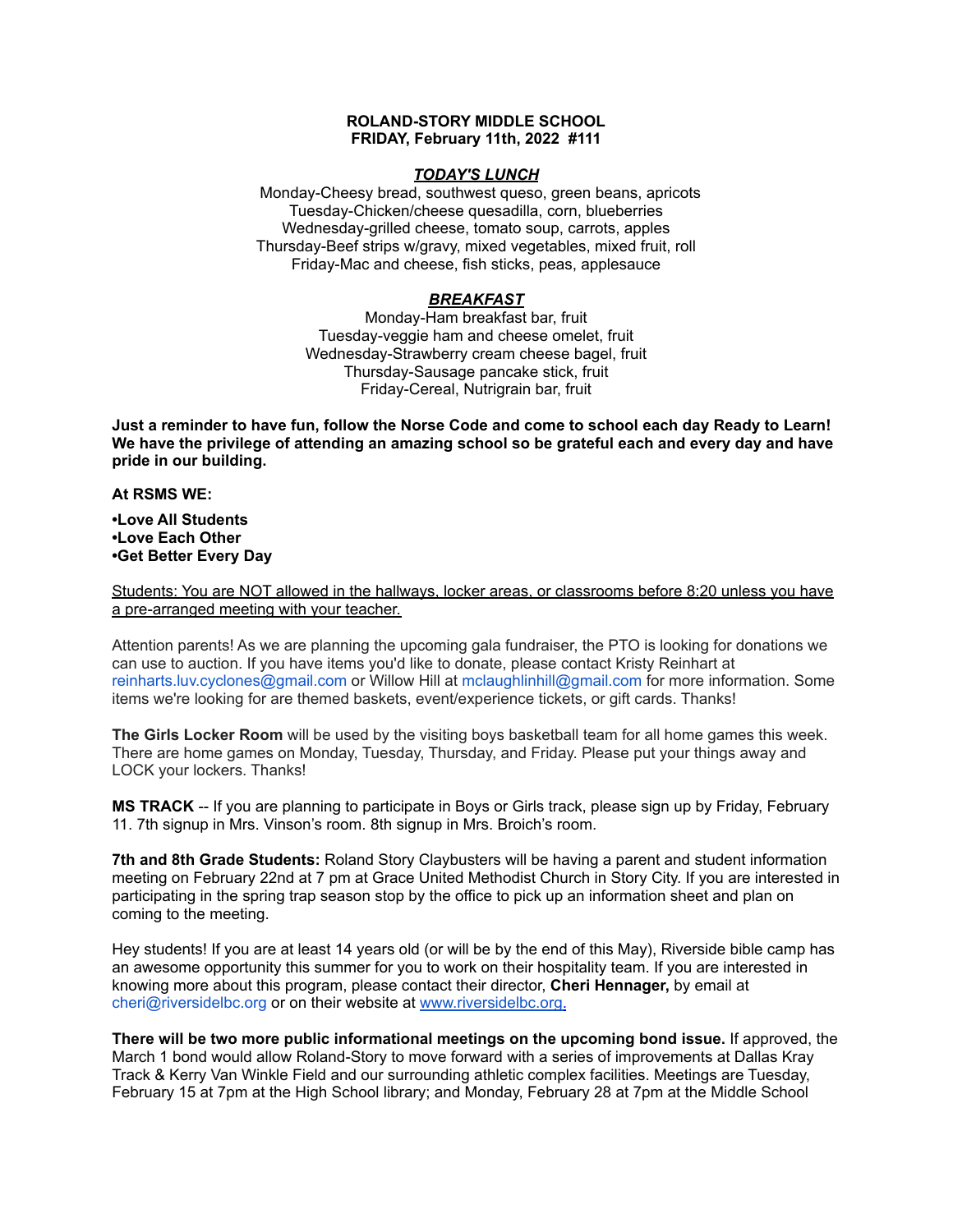library. Attendees will have opportunities to ask questions and provide feedback. Learn more: [https://www.rolandstorybond.org](https://www.rolandstorybond.org/?fbclid=IwAR3AJHhy8S8KvQsof-Z44UTrIBXDkOZFSdMyUXMovrg0bH3FkvkTprNkFuM)

**Parks & Rec Spring Programs -** [Register](https://apm.activecommunities.com/cityofstorycity/Activity_Search) Now - Deadline February 11th. **Soccer** (4 y/o-6th grade) 3rd-6th March 29th-May 12<sup>th</sup> Tuesday & Thursday 5:30 Practices/Games, 3rd-6th will have to travel to Ames for games. **Fees:** \$40

**Students-**as the weather gets colder please bring the appropriate clothing for outdoor recess. We will go out for recess unless the weather is colder than 5 degrees. We ask that you wear your coats to lunch.

**7 th and 8 th Grade Roland Rural Bus Room** please report to Mrs. Wilkinson's room at 3:30.

**Summer 2022 Girls Softball Registration:** Registration dates for 1st-6th grade are January 9-February 11. 3rd-6th grade will start practice after spring break. 5th/6th grades will play Tuesday/Thursday, games April 18-June 10. Please plan to be available the week of June 13-17 for tournament week; all-star week is June 20-June 26. Fees for 3rd-6th grade are \$105. Skills night is early March, date TBD. Ames pre-season spring ball TBD. Coaches are needed! All teams will require 3 per team. If interested please add information to the registration form. Link to Register: Please make sure to read all information in th[e](https://rolandyouthsports.com/summer-2022-softball-registration-form/) [registration](https://rolandyouthsports.com/summer-2022-softball-registration-form/) form. You can also find the link at [rolandyouthsports.com](http://rolandyouthsports.com/).

**Reminder to all students attending middle school and high school events:** Please come to watch the event and NOT be running around. Remember to demonstrate the Norse Code positively cheering for both teams.

### **RSMS to offer "Skip the Trip" Iowa DOT instruction permit knowledge tests**

Do you have a student who is ready to take the operator knowledge test to get an Iowa instruction permit to drive? RSMS is now offering the test right here at school as part of the Iowa Department of Transportation's "Skip the Trip" program. In partnering with the Iowa DOT, RSMS can save families time, cost, and the hassle of making a trip to a driver's license service center for testing. Students will be able to take the web-based test in a more familiar environment that works to reduce test anxiety and increase success rates. Tests are overseen by trained school staff to assure the integrity of test results. To be eligible to take the remote knowledge test, your student must be age 14 or older and not currently hold an Iowa instruction permit. Students that have turned 14 prior to the testing date must sign up in the office and have permission given from their parent by either email or phone. Students will have the opportunity to test on the second Tuesday of each month. "Skip the Trip" allows students to take their initial test at school as the first step in getting your student to be a confident driver. Once a student has successfully passed the test, the student will receive an email verifying a successful test. The student brings a copy of the email to the driver's license service center along with the other required documentation that will prove their identity to be issued their instruction permit. Service center staff will verify passing test result emails with Iowa DOT records. Visit [www.iowadot.gov/mvd/realid/success.asp](http://www.iowadot.gov/mvd/realid/success.asp) to determine what documentation to bring with you to receive your student's permit. To prepare for a successful knowledge test, students should study the Iowa Driver's Manual and online practice test, both available at: <https://iowadot.gov/mvd/driverslicense/manuals-and-practice-tests>.

## **Quote of the Week: "Life's most persistent and urgent question is: What are you doing for others?" Dr. Martin Luther King Jr.**

**R-S MS PRACTICE / SHUTTLE SCHEDULE BOYS BASKETBALL February 7 - 11**

**SHUTTLE @ 5:45 P.M. / 1:15 Early Dismissal @ 3:30**